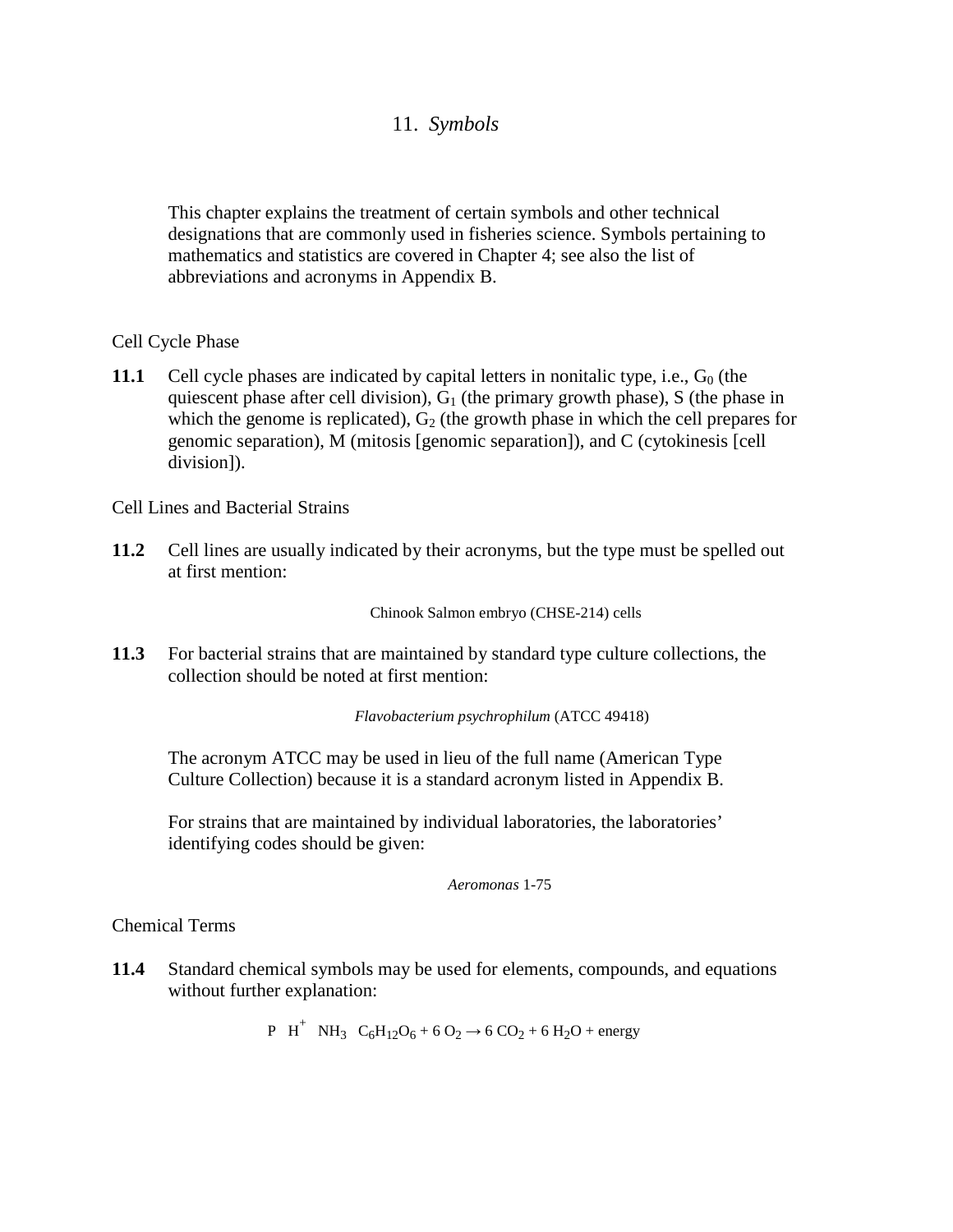If a sentence begins with the name of an element or compound, however, that name must be spelled out along with any others that occur in the sentence:

Phosphorus and nitrogen. . . . *not* P and N. . . . *or* Phosphorus and N. . . .

**11.5** Compounds may also be indicated by their generic and "chemical" names:

formalin rotenone [generic]

17β-hydroxyandrost-4-en-3-one [chemical]

Letters indicating the dextro and levo configurations ( $D$ - and  $L$ -, respectively, should be small capitals.

The following prefixes should be italicized:

| $\dot{cis}$    | priority groups are on the same side of the reference plane  |
|----------------|--------------------------------------------------------------|
| $m-$           | meta                                                         |
| $N-$           | attached to a nitrogen atom (e.g., N-methylpyridine)         |
| O <sub>2</sub> | ortho                                                        |
| $O-$           | attached to an oxygen atom (e.g., $O$ -acetylhydroxylamine)  |
| $p-$           | para                                                         |
| $S-$           | attached to a sulfur atom (e.g., S-methylcysteine)           |
| tert-          | tertiary                                                     |
| trans-         | priority groups are on opposite sides of the reference plane |

Generic names that appear in *Webster's Third New International Dictionary* (or the current edition of *Merriam-Webster's Collegiate Dictionary*) or as main entries in the *Merck Index* (Merck & Co., Rahway, New Jersey) or *Dorland's Illustrated Medical Dictionary* (W. B. Saunders Company, Philadelphia) may be used without a chemical name. Other generic names must be accompanied by a chemical name at first mention.

**11.6** Acronyms that appear in *Webster's Third New International Dictionary* or the current edition of *Merriam-Webster's Collegiate Dictionary* do not need to be spelled out:

### DDT EDTA

TRADE NAMES

**11.7** Compounds may be referred to by trade name, but the generic name or a general description must be given at first mention:

MS-222 (tricaine methanesulfonate)

the vaccine Furogen 2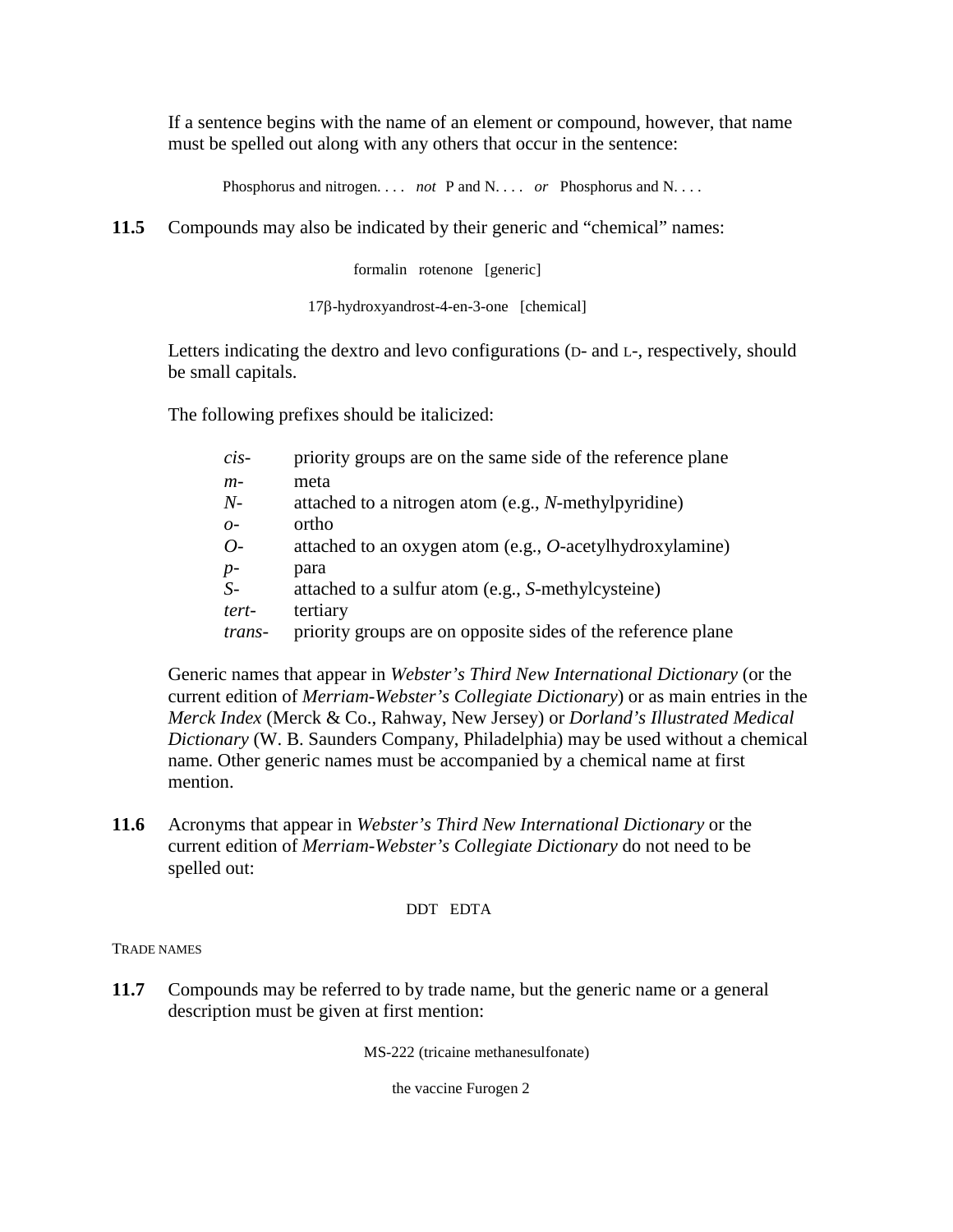Trade names are often capitalized (see section 2.5).

FATTY ACIDS

**11.8** Fatty acids may be indicated by name (e.g., linolenic acid) or by notation of the sort

```
18:2(n-6) or 18:2(ω-6),
```
where the number to the left of the colon is the number of carbon atoms in the compound, the number immediately to the right of the colon is the number of double bonds, and the number after the hyphen indicates the position of the first double bond from the methyl end.

The numerical notation must be accompanied by an explanation like that above.

When used to indicate a class, terms such as "n-6" should not be in parentheses.

RADIOACTIVE ELEMENTS

**11.9** Radioactive elements may be indicated in either of the following two ways:

14C *or* carbon-14

The usage must be consistent within the paper, however.

## Enzymes

**11.10** At first mention, standard enzymes (those with names ending in "-ase") are referred to both by name and by the numbers assigned to them by the Nomenclature Committee of the International Union of Biochemistry and Molecular Biology:

creatine kinase (enzyme number 2.7.3.2; IUBMB 1992)

 $Na^+$ , K<sup>+</sup>-ATPase (3.6.1.36)

The following citation should appear in the list of references: $<sup>1</sup>$  $<sup>1</sup>$  $<sup>1</sup>$ </sup>

IUBMB (International Union of Biochemistry and Molecular Biology). 1992. Enzyme nomenclature 1992. Academic Press, San Diego, California.

As the above examples suggest, the IUBMB citation and the words "enzyme number" need only appear in the text the first time an enzyme number is given.

<span id="page-2-0"></span> <sup>1</sup> This volume has been updated by various supplements that appeared in the *European Journal of Biochemistry* from 1993 to 1999. Subsequent supplements have been posted on the IUBMB's Web site, www.chem.qmul.ac.uk/iubmb/enzyme. Authors should cite whatever source is most appropriate.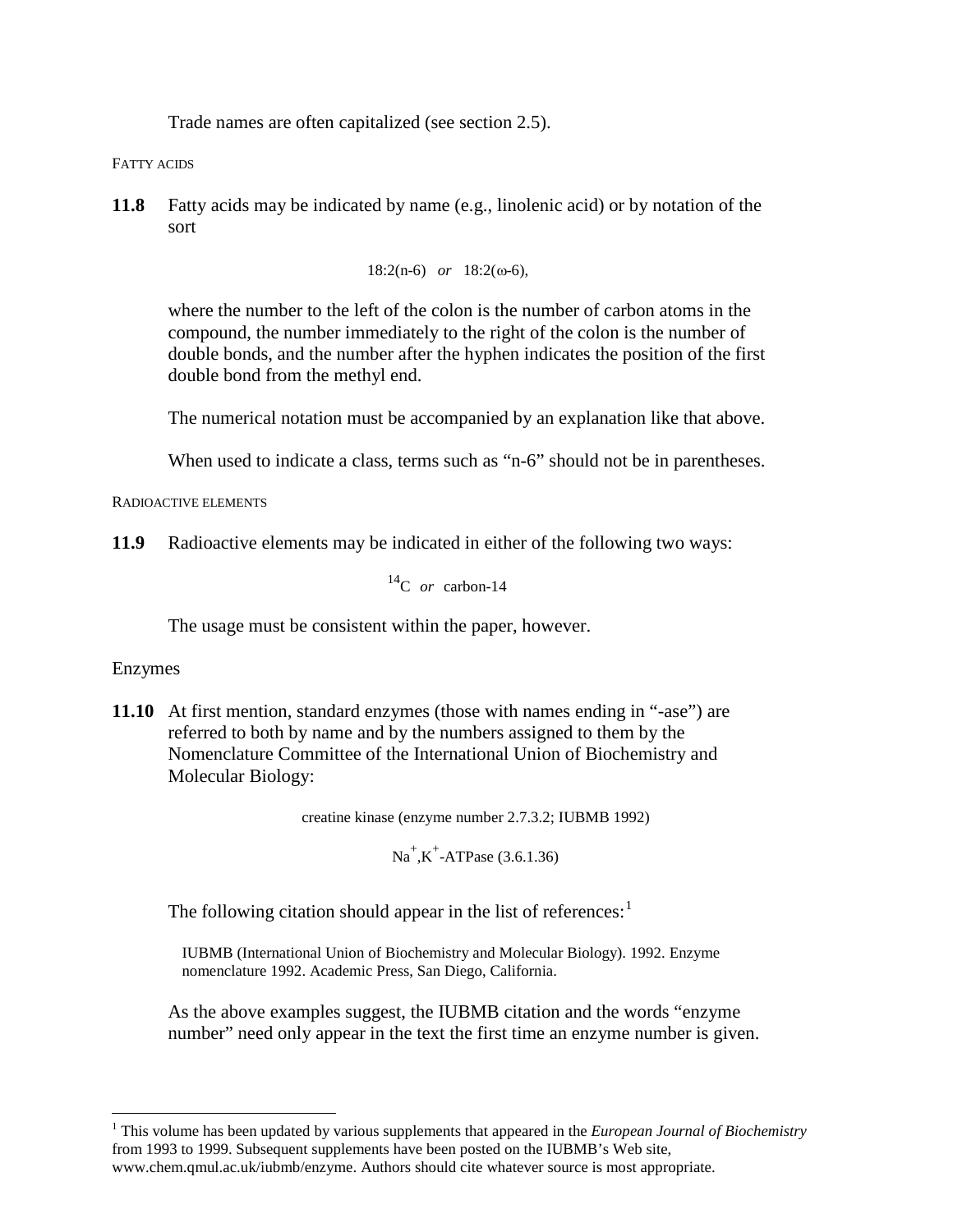**11.11** After full identification, enzymes may be abbreviated according to the conventions adopted by the Fish Genetics Nomenclature Committee of AFS's Fish Genetics Section (see J. B. Shaklee et al. 1990. Gene nomenclature for protein-coding loci in fish. Transactions of the American Fisheries Society 119:2−15, especially Tables 1 and 2):

CK [creatine kinase]

bGAL *or* βGAL [beta-galactosidase]

sAAT, mAAT [cytosolic and mitochondrial aspartate aminotransferase]

IDHP-1, IDHP-2 [isozymes of isocitrate dehydrogenase]

RESTRICTION ENZYMES

**11.12** Restriction enzymes (also known as endonucleases) are derived from bacteria and have a different nomenclature that reflects their origin:

*Taq Acc* I *Hin*c II

Thus, *Taq* is derived from the bacterium *Thermus aquaticus*, *Acc* I is the first enzyme derived from *Acinetobacter calcoaceticus*, and *Hin*c II is the second enzyme derived from the Rc strain of *Haemophilus influenzae*.

Note that when the name has more than three letters only the first three are italicized.

Gas Pressure

**11.13** The partial pressure of a gas is indicated as follows:

PO2 *or p*O2

Note that letters such as O (for oxygen) are in small capitals.

**Genetics** 

**11.14** Genes (also known as loci) are designated by the abbreviations of the enzymes they encode, with two typographic differences: (1) an asterisk follows the enzyme abbreviation and (2) the entire expression (including the asterisk) is italicized:

*CK\* bGAL\** (*but* β*GAL\**) *sAAT\* IDHP-1\**

The enzymes themselves should be named in full (see section 11.10) when such abbreviations are used.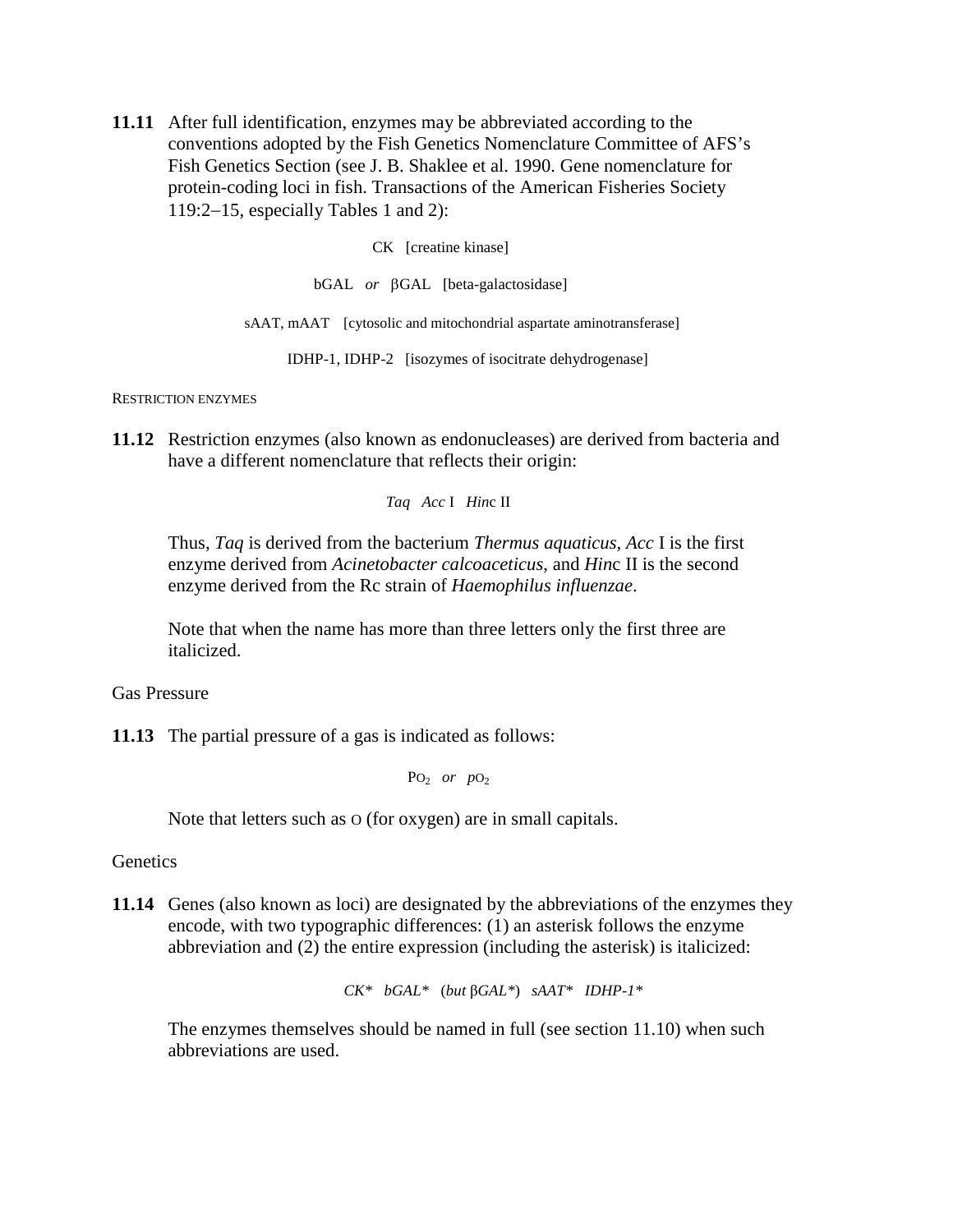Designations for genes that encode subunits of enzymes are italicized but not followed by an asterisk:

*ND-4 ND-6* [subunits of NADH (the reduced form of nicotinamide adenine dinucleotide) dehydrogenase]

### **ALLELES**

**11.15** Alleles may be indicated by appending Arabic numbers, lowercase letters, or relative electrophoretic mobilities to the gene abbreviations:

*EST-2\*1*, *EST-2\*2* . . . *or EST-2\*a*, *EST-2\*b* . . . *or EST-2\*100*, *EST-2\*75* . . .

The Fish Genetics Nomenclature Committee recommends using Arabic numbers but providing the corresponding electrophoretic mobilities. However alleles are designated, a full description of the conditions under which the electrophoretic differences were determined should be given.

Alleles may be indicated without the gene abbreviations as long as it is clear to which genes they belong:

Four alleles of *EST-2\** were observed: *\*1*, *\*2*, *\*3*, and *\* 4* [or *\*100*, *\*43*, *\*75*, and *\*150*].

Multiple alleles in a genotype should be separated by forward slashes:

*EST-1\*100/55 sAAT-1,2\*130/100/100/80*

Haplotypes, which are groups of alleles that are inherited together, are printed in nonitalic type:

#### MYS21

### **MICROSATELLITES**

**11.16** Microsatellites are a class of nuclear DNA markers consisting of small (1−5-basepair) repeating sequences that are often studied in lieu of genes per se. They are designated solely by their abbreviations, which are italicized except for any Greek letters they contain:

*Ots1 Ssa85 One*µ*3*

PLOIDY

**11.17** Ploidy, the degree of repetition in the basic number of chromosomes that an organism possesses, is indicated by a number and a lowercase "n" in nonitalic type:

2n [diploidy] 4n [tetraploidy]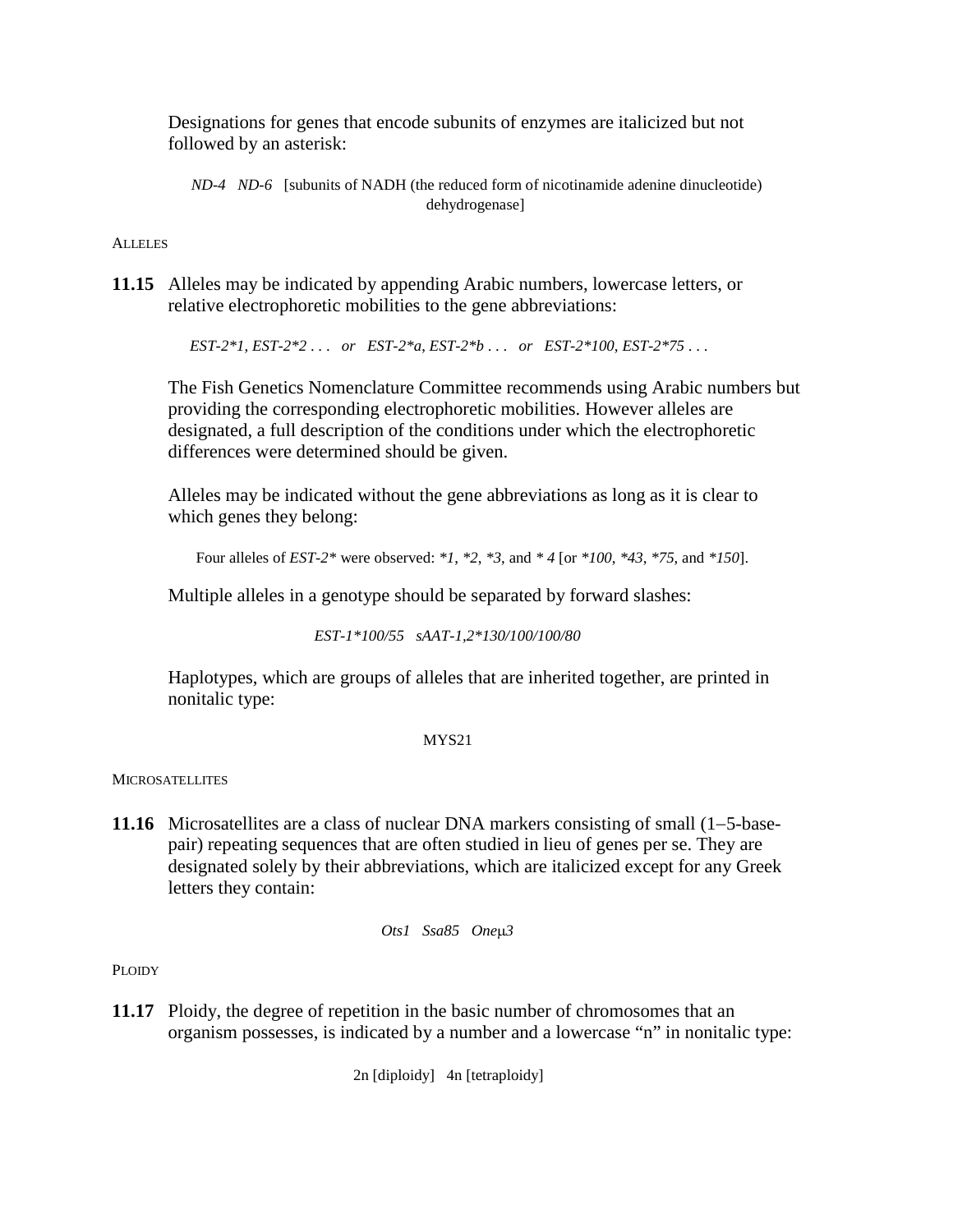FILIAL GENERATION

**11.18** Filial generation is indicated by a capital "F" in nonitalic type and a numerical subscript:

 $F_1$ 

FIXATION INDEXES

**11.19** Fixation indexes are statistics of the form

 $F = (H_e - H_o)/H_e$ 

that measure the degree of difference between expected heterozygosity  $(H_e)$  and observed heterozygosity  $(H<sub>o</sub>)$ . The most commonly used index, which compares the genetic composition of discrete populations within a larger metapopulation, is denoted  $F_{ST}$ . It is not necessary to provide a detailed explanation of such an index, but a general explanation should be given at first mention:

the genetic differentiation index  $F_{ST}$ 

Note that the subscript is in capital letters.

DNA BASE CUTTING

**11.20** The sites at which restriction enzymes cleave DNA may be indicated in a number of ways, including the following:

> C^(T/C)CG(A/G)G C^T/CCGA/GG C^PyCGPuG 5′. . .C/(T or C)CG(A or G)G. . .3′ 5′-C/(T or C)CG(A or G)G-3′ 5′ C/(T or C)CG(A or G)G 3′

In these expressions, the letters C, T, G, and A represent the four bases found in DNA, namely, cytosine, thymine, guanine, and adenine (uracil [U] replaces thymine in RNA). The numbers 5′ and 3′ refer to the carbon atoms at the two ends of the nucleotide chain.

The fact that one of two alternative bases may be present at a particular site can be indicated in four ways: (1)  $(T/C)$ ,  $(A/G)$ ; (2)  $T/C$ ,  $A/G$ ; (3) Py, Pu, which stand for the pyrimidine  $(T, C)$  and purine  $(A, G)$  bases, respectively; and  $(4)$   $(T \text{ or } C)$ ,  $(A \text{ or } C)$ G).

In the first three examples, a caret  $(^{\wedge})$  denotes the cutting site; in the last three examples, a forward slash does.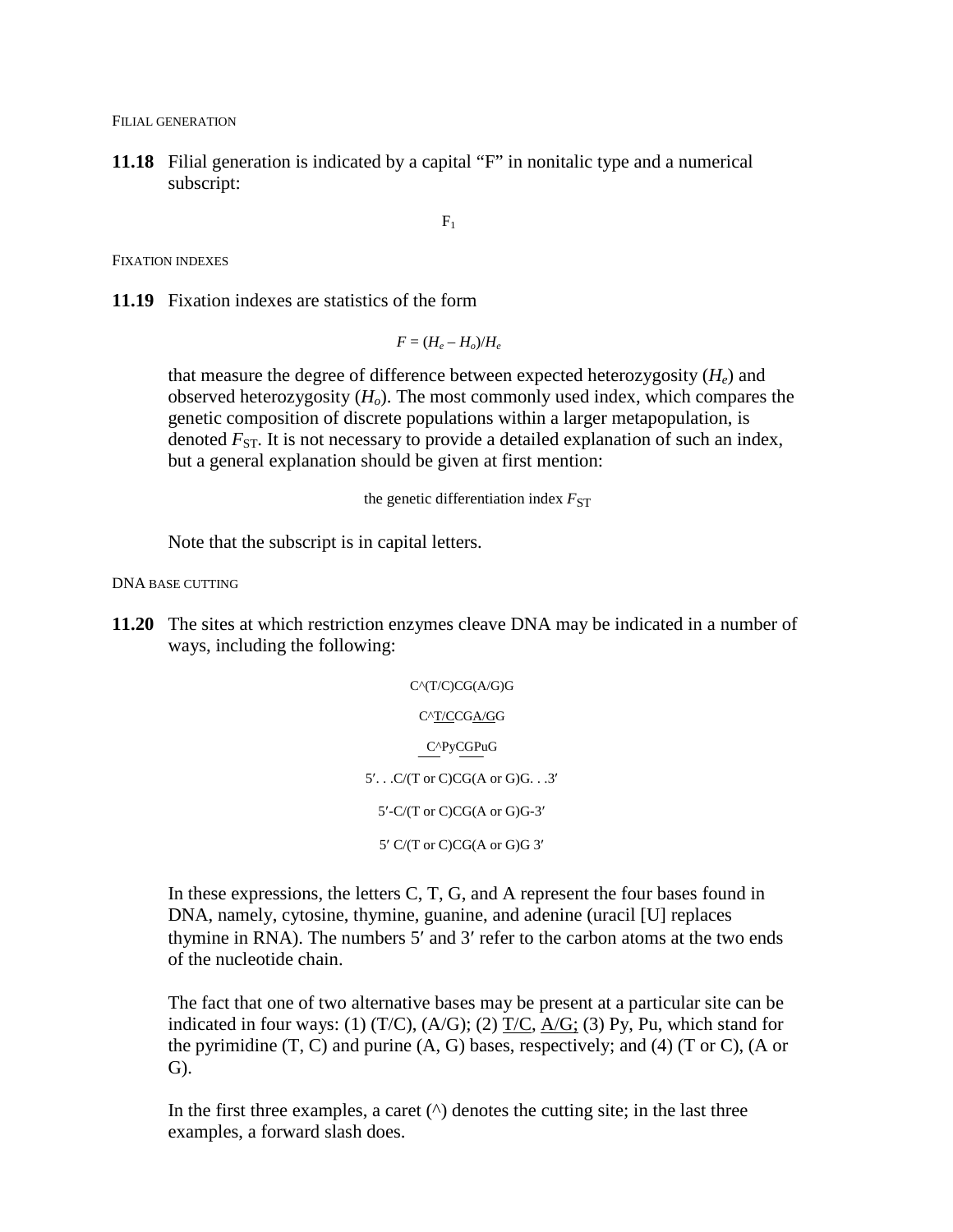Hormones and Antibodies

**11.21** Hormones and antibodies may be denoted by their standard abbreviations or acronyms but must be spelled out at first mention:

luteinizing hormone releasing hormone (LHRH)

immunoglobulin A (IgA)

Lethal Concentrations and Doses

**11.22** Terms indicating lethal concentrations and doses may be abbreviated but must be explained in full at first use:

the concentration [dose] that was lethal to 50% of the test organisms over the first 96 h (LC50 [LD50])

the dose that produced a cytopathic effect in 50% of the inoculated cultures (TCID50)

Note that the percentage of organisms affected and the time of exposure may vary and that numbers such as 50 are not treated as subscripts in AFS publications.

Fish Mortality

**11.23** Symbols denoting fish mortality rates should be defined at first use:

instantaneous fishing mortality (*F*)

instantaneous natural mortality (*M*)

Subscripts are sometimes used to denote more specific mortality rates:

the fishing mortality at which yield per recruit is at a maximum  $(F_{\text{max}})$ 

Fish Ages

**11.24** References to fish by age-class may be made as follows:

age-0 Bluegills age-2 fish

The term "young-of-the-year" may be used in lieu of "age-0," but it may not be abbreviated to "YOY":

young-of-the-year Bluegills *not* YOY Bluegills

A term such as "age-1+" may be used to refer to fish of age 1 and older as long as an explanation is given. However, such a term may not be used just to indicate growth beyond the first annulus.